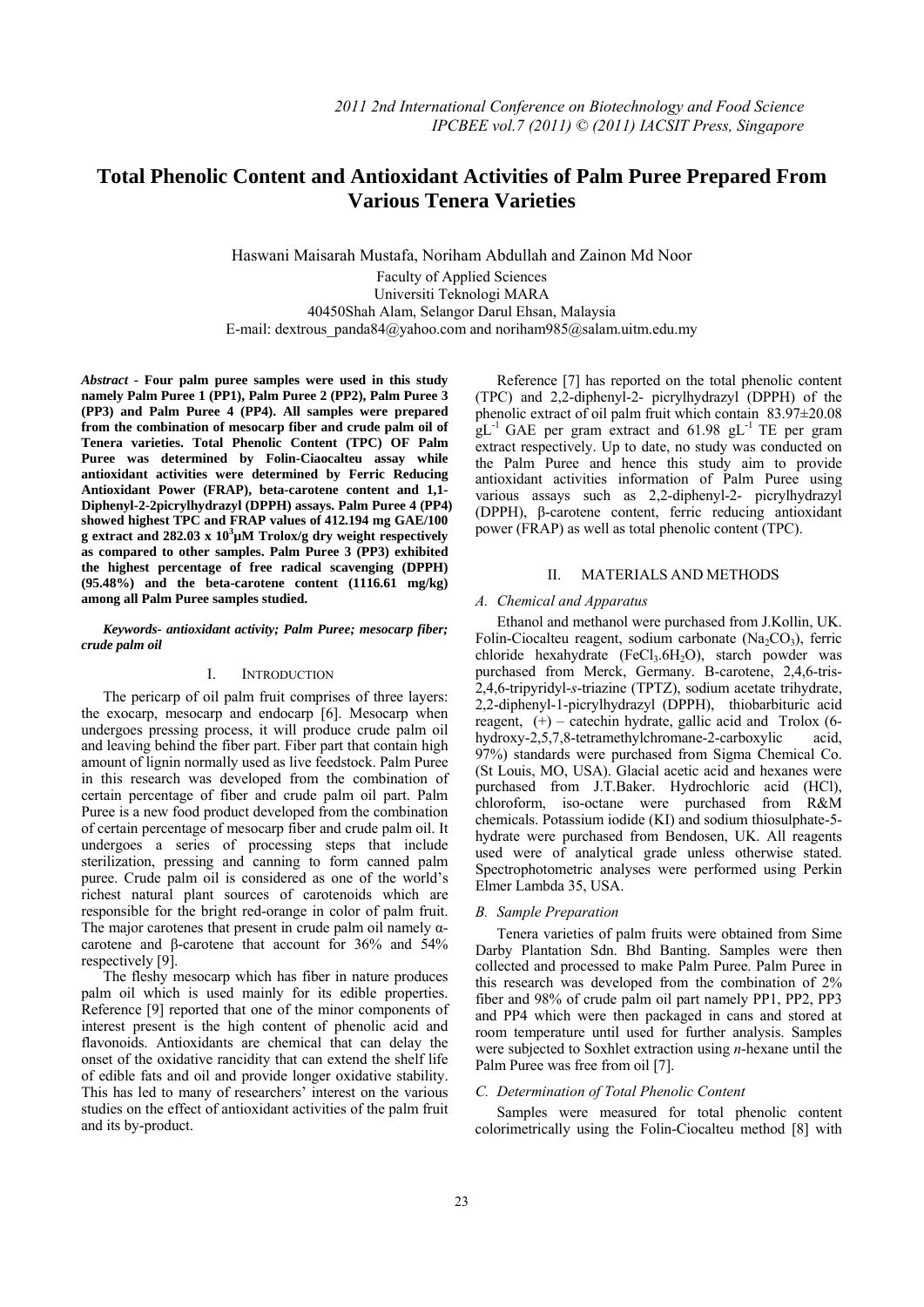modification. A 200mg of sample was extracted for 2 hours with 2 ml of 80% methanol containing 1% hydrochloric acid at room temperature on incubator shaker and set at 200rpm. The mixture was centrifuged at 3500rpm for 15 minutes and the supernatant was kept in amber bottle for further analysis. A 100µl of supernatant was mixed with 0.5ml Folin-Ciocalteu reagent (diluted 10 times with distilled water). The solution was added with 7ml of distilled water and allowed to stand at room temperature for 5 minutes. Then, 1.5ml sodium bicarbonate (60mg/ml) solution was added to the mixture and left and room temperature in dark place for 2 hours. Absorbance was read at 725nm against blank using UV-Visible spectrophotometer (Perkin Elmer Lambda 35, USA). A calibration curve was prepared, using a standard solution of gallic acid (0.2, 0.4, 0.6, 0.8 and 1mg/ml). Results were expressed as gallic acid equivalents mg GAE/100g.

#### *D. DPPH Free Radical Scavenging Assay*

The antioxidant activity was carried out through evaluation of free radical scavenging effect on 1,1 – diphenyl-2-picrylhydrazyl (DPPH). The determination was based on the method described by [11] with some modifications. An aliquot (600µl) sample was added to 4.5ml of 0.1mM DPPH ethanolic solution. The mixture was then thoroughly vortex and incubated for 20 minutes in dark condition at room temperature. The absorbance was measured at 517nm against a blank of ethanol. Results were then expressed as percentage of inhibition of the DPPH radical.

Percentage of inhibition of DPPH radical was calculated according to the following equation:

 $%$  inhibition of DPPH  $=$ 

 $[(Abs control - Abs sample) / Abs control] x 100$ 

Where Abs control is the absorbance of DPPH without sample.

# *E. Ferric Reducing Antioxidant Power (FRAP) Assay*

The FRAP assay was carried out previously as describe by [2]. The mechanism of this method is based on the reduction of ferric 2,4,6-tripyridyl-s-triazine complex  $(Fe^{3+})$ TPTZ) to its ferrous form  $(Fe^{2+}$ -TPTZ) in the presence of antioxidants. The FRAP reagent contain  $20 \text{mM}$  FeCl<sub>3</sub>6H<sub>2</sub>O, 10mM TPTZ (2,4,6-tripyridyl-s-triazine) solution in 40mM HCl and 0.3M acetate buffer, pH 3.6. It was prepared freshly and incubated at  $37^0C$  for 10 minutes. The FRAP reagent was mixed in the ratio of 1: 1: 10. Aliquot of 100µl sample was mixed with 2.9ml of FRAP reagent. The absorbance of the reaction mixture was measured spectrophotometrically (Perkin Elmer Lambda 35, USA) at 593nm after incubation at room temperature for 1 hour. Trolox (1000µM) was used for calibration curve and the results were expressed as µM of Trolox equivalents per mg fresh weight.

# *F. β-carotene Content*

The amount of β-carotene content in sample was determined according to [1]. Initially,  $0.1g \pm 0.001g$  of the oil sample was weighed into a 25 ml volumetric flask. Test portion was dissolved with few milliliters of solvent and diluted to the mark. Sample was measured using 10mm path length glass cells and reading was taken at 446nm. Original solution was diluted to a measured volume and further reading was taken so that the observed absorptions are between 0.2 and 0.8 optical density. Result was expressed as β-carotene, in mg/kg.

β-carotene content was calculated according to calculation below :

#### 383E / Ic

#### Where :

- E Observed difference between sample solution and solvent
- I Path length in cm
- c Concentration used for absorption measurement (in g per 100ml)

# *G. Statistical Analysis*

All data were analyzed using SAS 9.0 software. Analysis of variance (ANOVA) and Duncan's multiple range method were used to compare any significant differences between samples. Values were expressed as means  $\pm$  standard deviations. Differences were considered significant at p < 0.05. All analysis was carried out in triplicates.

#### III. RESULTS AND DISCUSSION

#### *A. Total Phenolic Content (TPC)*

The total phenolic content (mg/100g) in sample was determined from equation of calibration curve ( $y = 0.1855x$  $+ 0.253$ ,  $R<sup>2</sup> = 0.9814$ ) and expressed in gallic acid equivalent. Results showed that the levels of phenolic compounds in different palm purees were significantly ( $p < 0.05$ ) different from each other. The results in TABLE I revealed that the phenolic content was in order of PP4 > PP3 > PP2 > PP1 with values of 412.19, 267.25, 195.61 and

| TABLE I. | AMOUNT OF TOTAL PHENOLIC  | CONTENT IN |
|----------|---------------------------|------------|
|          | <b>PALM PUREE SAMPLES</b> |            |

| Sample          | <b>TPC</b>                                                   |
|-----------------|--------------------------------------------------------------|
|                 | (mg GAE/100g extract)                                        |
| PP <sub>1</sub> | 155.30 <sup>d</sup>                                          |
| PP <sub>2</sub> | $195.61^{\circ}$                                             |
| PP3             | $267.25^{b}$                                                 |
| PP4             | $412.19^{a}$                                                 |
|                 | Matar Amalenia data censa aktoinad finns tiinlinata aannilaa |

Note: Analysis data were obtained from triplicate samples a-d Means with the different letter within the column are significant different ( $p < 0.05$ )

155.30 mg GAE/ 100g extract, respectively. The total phenolic contents of PP4 possessed much higher total phenolic contents than other samples.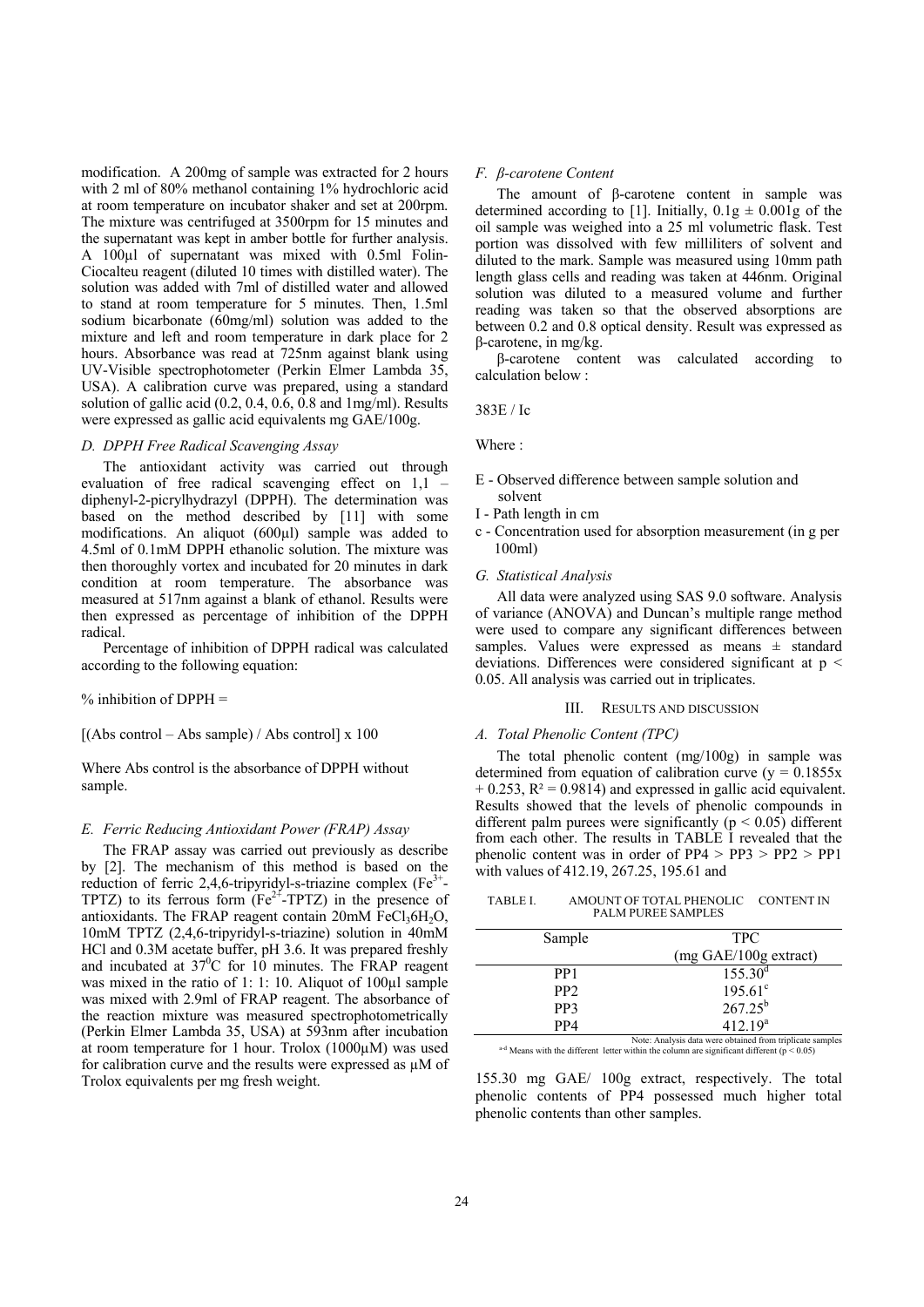According to [3], total phenolic compound that exceeded 16.71 mg GAE/100 g samples gave high antioxidant activity. Hence, all of the Palm Puree samples which were obtained from this study gave high antioxidant activity.

# *B. 2,2 –diphenyl-1-picrylhydrazyl (DPPH)*

Butylhydroxyanisole (BHA) is a common commercial synthetic antioxidant that has been added into food products. BHA is also use as standards for comparing antioxidant potential. Fig. 1 showed that the percentage scavenging effect of samples over BHA and Trolox as standards. All samples were capable of scavenging DPPH free radicals. The scavenging effect were as the following order: Trolox (97.22%), palm puree 3 (95.48%), palm puree 4 (95.31%), palm puree 2 (94.99%), palm puree 1 (94.68%) and BHA  $(94.34%)$  at concentration  $200\mu\text{g/ml}$  (200ppm). This result showed that PP3 could be another potential radical scavenger which can be utilized as food antioxidants replacing the commercial synthetic antioxidant such as BHA.



Figure 1. Percentage free radical scavenging activity of PP1, PP2, PP3, PP4, BHA and Trolox

# *C. Ferric Reducing Antioxidant Power (FRAP)*

FRAP assay measures the reducing potential of an antioxidant reacting with a ferric tripyridyltriazine ( $Fe<sup>3+</sup>$ TPTZ) complex and producing a colored ferrous tripyridyltriazine (Fe<sup>2+</sup> –TPTZ) [2]. Generally, the reducing properties are associated with the presence of compounds, which exert their action by breaking the free radical chain through donating a hydrogen atom [4], [5]. According to [2], the reduction of  $Fe^{3+}$  –TPTZ complex to blue colored of  $Fe^{2+}$ –TPTZ occurs at low pH.

TABLE II. THE VALUE OF FRAP IN PALM PUREE SAMPLES

| Sample          | $FRAP$ ( $\mu$ M Trolox/100g |
|-----------------|------------------------------|
|                 | fresh weight)                |
|                 |                              |
| PP <sub>1</sub> | $12.02 \times 10^{3d}$       |
| PP <sub>2</sub> | $29.90 \times 10^{3c}$       |
| PP3             | $140.87 \times 10^{3b}$      |
| PP4             | 282.03 x $10^{3a}$           |

Results from TABLE II showed that samples were identified according to descending order of  $PP4 > PP3$ PP2 > PP1 with values of 282.03 x  $10^3$ , 140.87 x 10<sup>3</sup>, 29.90 x  $10^3$  and  $12.02$  x  $10^3$   $\mu$ M Trolox/100g fresh weight respectively. Reference [10] classified medicinal plants into their antioxidant capacity as very low FRAP (<  $10 \mu M/100g$ ), low FRAP (10 – 50 µM/100g), good FRAP (50 – 100  $\mu$ M/100g), high FRAP (100 – 500  $\mu$ M/100g) and very high FRAP( $>500 \mu M/100g$ ). From this experiment, we can consider that PP4 possessed much higher FRAP than PP3, PP2 and PP1.

# *D. β-carotene Content*

β-carotene present in oil palm fruit in high amount compared to α carotene, γ carotene and other carotene profiles in palm oil. β-carotene that present in canned palm puree and expressed in mg/kg. Table III showed the results of palm purees that contain β-carotene content in descending order:  $PP3 > PP4 > PP2 > PP1$  with values of 1116.61, 492.35, 304.21 and 286.27 mg/kg fresh weight, respectively.

TABLE III. THE VALUE OF Β-CAROTENE CONTENT IN PALM PUREE SAMPLES

| Sample          | $\beta$ -carotene content (mg/kg)                             |
|-----------------|---------------------------------------------------------------|
| PP1             | $286.27^{\circ}$                                              |
| PP <sub>2</sub> | $304.21^{\circ}$                                              |
| PP3             | 1116.61 <sup>a</sup>                                          |
| PP4             | $492.35^{b}$                                                  |
|                 | Matar, Analisia data inang aktainad fiang tidulisata agusalag |

<sup>a-d:</sup> Means with the different letter within the column are significant different ( $p < 0.05$ )

### IV. CONCLUSION

This study on total phenolic content and antioxidant activities on palm puree from various Tenera varieties has beneficial input to the crude palm oil industry as well as food industry because it provides new information which can lead to the new food product development. The screening of phenolic compound and the antioxidant activities were found to be very useful tools to provide in depth the characteristic of phenolics that are present in crude palm oil. These results can initiate the food industry to develop a new food product and also stimulates the use of palm puree as a new value added food ingredients.

# ACKNOWLEDGMENT

The authors would like to acknowledge the laboratory facilities provided by Universiti Teknologi MARA Shah Alam and Sime Darby for funding this research (Grant No: 100-RMI.P 37/7/2005).

# REFERENCES

[1] K. Ainie, S.W. Lin, A.I. Nor, Y. Mohtar, T.T. Sue, and A, I. Nuzul, "Malaysian Palm Oil Board (MPOB) test methods: a compendium of test on palm oil products, palm kernel products, fatty acids, food related products and others," MPOB p2.3, 2005, pp. 172-177.